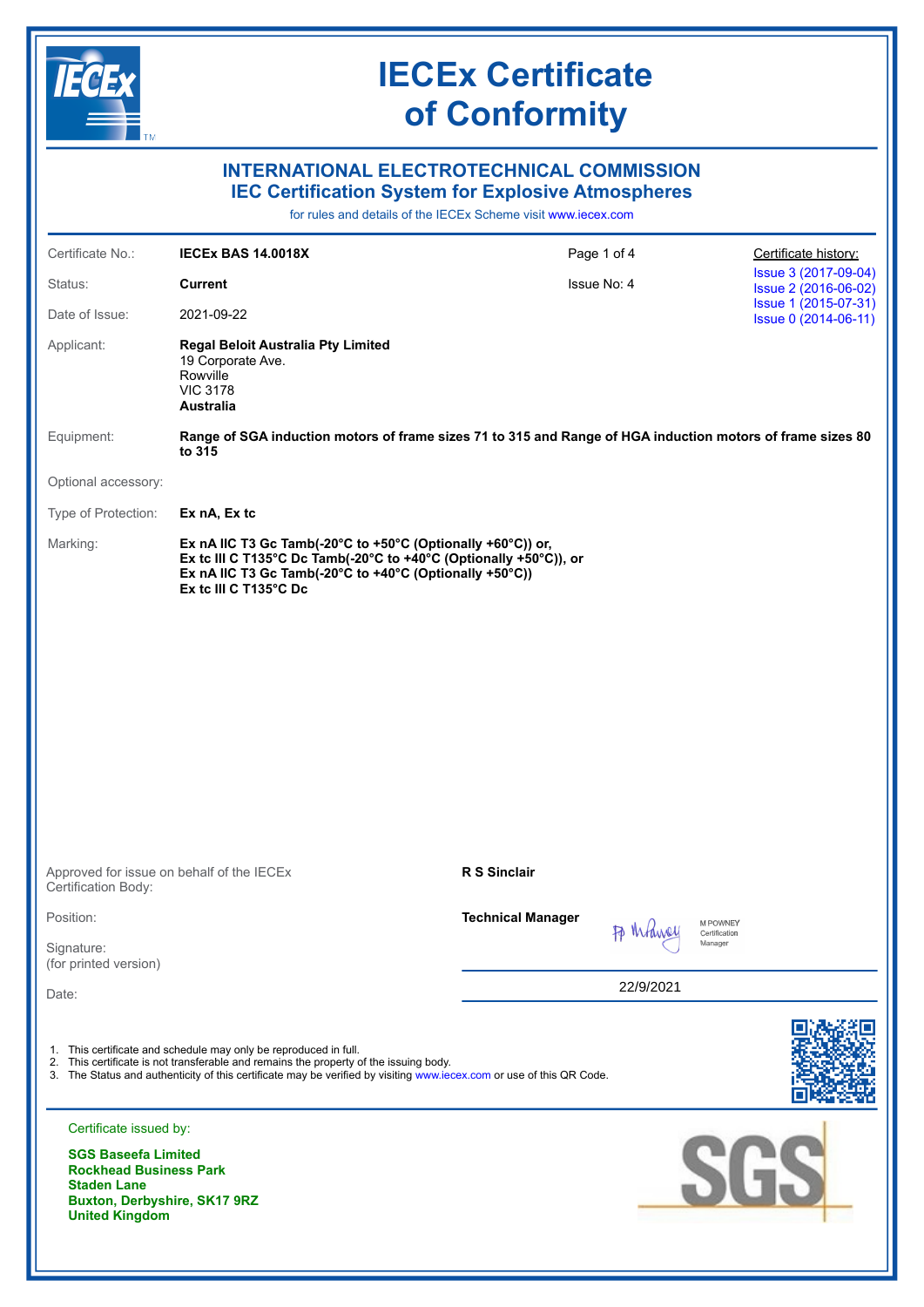

# **IECEx Certificate of Conformity**

| Certificate No.:                                                                                                                                                                                                                                                                                                                                                                                                                                                                                         | <b>IECEX BAS 14.0018X</b>                                                                                         | Page 2 of 4 |
|----------------------------------------------------------------------------------------------------------------------------------------------------------------------------------------------------------------------------------------------------------------------------------------------------------------------------------------------------------------------------------------------------------------------------------------------------------------------------------------------------------|-------------------------------------------------------------------------------------------------------------------|-------------|
| Date of issue:                                                                                                                                                                                                                                                                                                                                                                                                                                                                                           | 2021-09-22                                                                                                        | Issue No: 4 |
|                                                                                                                                                                                                                                                                                                                                                                                                                                                                                                          |                                                                                                                   |             |
| Manufacturer:                                                                                                                                                                                                                                                                                                                                                                                                                                                                                            | <b>Regal Beloit Australia Pty Limited</b><br>19 Corporate Ave.<br>Rowville<br><b>VIC 3178</b><br><b>Australia</b> |             |
| Additional<br>manufacturing<br>locations:                                                                                                                                                                                                                                                                                                                                                                                                                                                                | <b>Regal Beloit New Zealand Limited</b><br>18 Jomac Place, Avondale, Auckland<br>1026<br><b>New Zealand</b>       |             |
| This certificate is issued as verification that a sample(s), representative of production, was assessed and tested and found to comply with the<br>IEC Standard list below and that the manufacturer's quality system, relating to the Ex products covered by this certificate, was assessed and<br>found to comply with the IECEx Quality system requirements. This certificate is granted subject to the conditions as set out in IECEx Scheme<br>Rules, IECEx 02 and Operational Documents as amended |                                                                                                                   |             |
| <b>STANDARDS:</b><br>The equipment and any acceptable variations to it specified in the schedule of this certificate and the identified documents, was found<br>to comply with the following standards                                                                                                                                                                                                                                                                                                   |                                                                                                                   |             |
| IEC 60079-0:2011<br>Edition:6.0                                                                                                                                                                                                                                                                                                                                                                                                                                                                          | Explosive atmospheres - Part 0: General requirements                                                              |             |
| IEC 60079-15:2010<br>Edition:4                                                                                                                                                                                                                                                                                                                                                                                                                                                                           | Explosive atmospheres - Part 15: Equipment protection by type of protection "n"                                   |             |
| IEC 60079-31:2013<br>Edition:2                                                                                                                                                                                                                                                                                                                                                                                                                                                                           | Explosive atmospheres - Part 31: Equipment dust ignition protection by enclosure "t"                              |             |

This Certificate **does not** indicate compliance with safety and performance requirements other than those expressly included in the Standards listed above.

## **TEST & ASSESSMENT REPORTS:**

A sample(s) of the equipment listed has successfully met the examination and test requirements as recorded in:

Test Reports:

[GB/BAS/ExTR14.0040/00](https://www.iecex-certs.com/#/deliverables/REPORT/18432/view) [GB/BAS/ExTR16.0152/00](https://www.iecex-certs.com/#/deliverables/REPORT/19437/view)

Quality Assessment Reports:

[AU/TSA/QAR06.0012/10](https://www.iecex-certs.com/#/deliverables/REPORT/70884/view) [AU/TSA/QAR07.0009/09](https://www.iecex-certs.com/#/deliverables/REPORT/77075/view)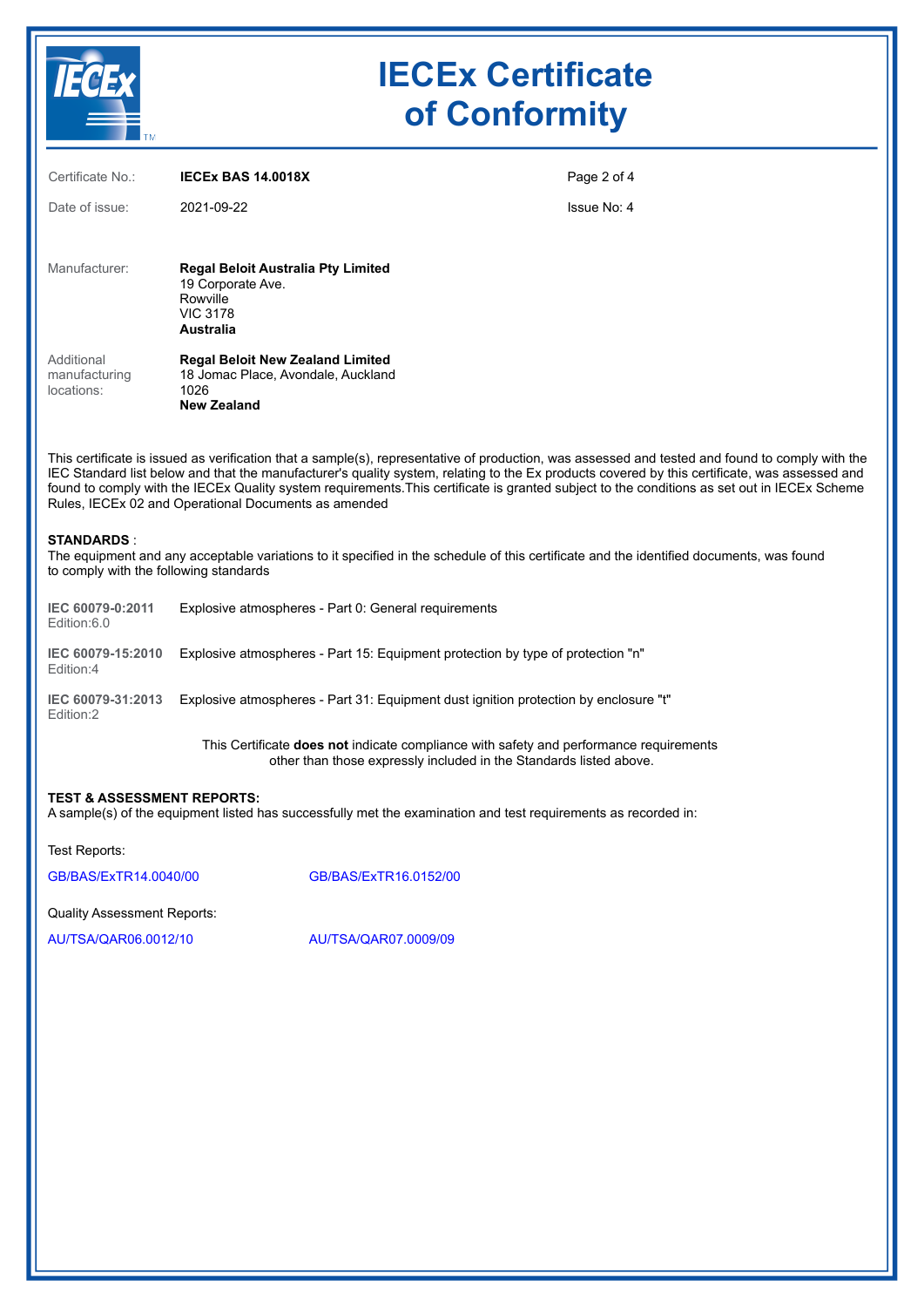

# **IECEx Certificate of Conformity**

Certificate No.: **IECEx BAS 14.0018X**

Date of issue: 2021-09-22

Page 3 of 4

Issue No: 4

## **EQUIPMENT:**

Equipment and systems covered by this Certificate are as follows:

The SGA range of squirrel cage induction motors is manufactured from cast iron and comprises a main body with a separate bolt-on terminal box. The motors are designed to operate on 3 phase, 100V-800V and 40-60Hz power systems. Motors may be supplied with auxiliary terminal boxes as required for the connection of optional anti-condensation heaters, RTD's and thermistors. Motors are available as foot mounted, flange mounted or foot and flange mounted. The bearings have V-ring seals and the lid of the main terminal box has a nitrile rubber gasket seal, which gives the motors an IP rating of at least IP55. A gamma seal is available to give the motors an IP66 rating. Electrical connection is via a threaded entry in the main terminal box wall, designed to accommodate either a gland or conduit.

The HGA range of motors is generally identical to the SGA range, other than changes made to improve efficiency. These include changes to the core length, winding design current density (achieved through an increased amount of copper in the windings) and provision of a low loss fan.

See Annex for further details.

## **SPECIFIC CONDITIONS OF USE: YES as shown below:**

1. The equipment may present a potential electrostatic charging hazard; the user instructions shall be followed in order to minimize the risk of electrostatic discharge.

2. For arrangements which include a separate motor driven cooling fan, these shall be tested to verify that the rating of the cooling fan motor is not exceeded.

3. The thermal protection devices, when fitted to the motors with VVVF drives, shall be connected into the motor control circuit in such a manner as to disconnect the source of supply in order to prevent the nominated temperature class from being exceeded. The stator RTDs and thermistors can be connected via a standard industrial controller provided that the controller is located in a safe area.

4. The plug and socket type DXN1 shall not to be used on inverter driven motors above 50/60 hertz.

5. The plug and socket type DXN1 are limited to use within low impact areas.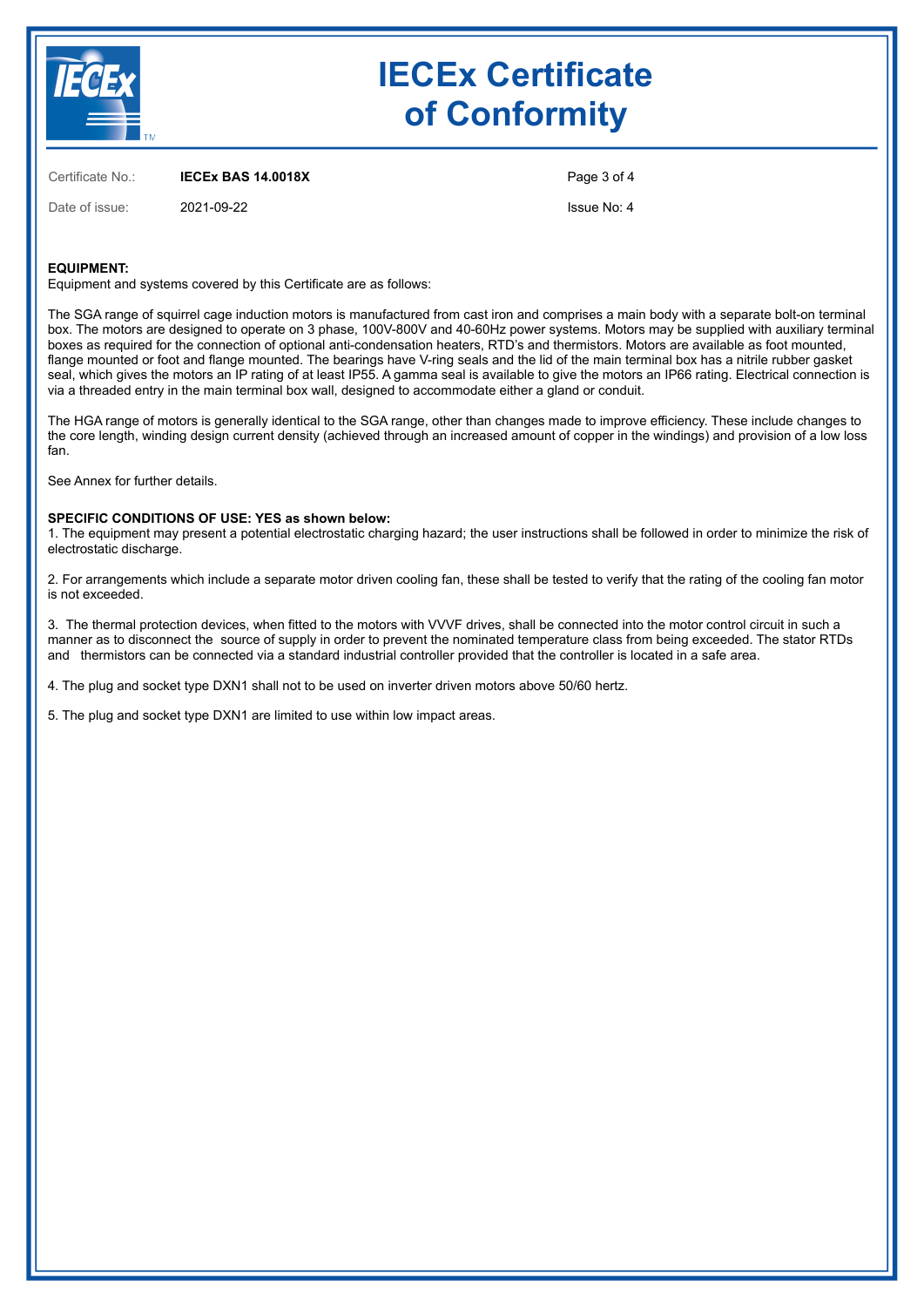

# **IECEx Certificate of Conformity**

Certificate No.: **IECEx BAS 14.0018X**

Page 4 of 4

Date of issue: 2021-09-22

Issue No: 4

## **DETAILS OF CERTIFICATE CHANGES (for issues 1 and above)**

## **Variation 4.1**

To update QARs only.

File Reference: **21/0601**

## **Annex:**

[IECEx BAS 14.0018X Annex 1.pdf](https://www.iecex-certs.com/#/deliverables/CERT/56982/view)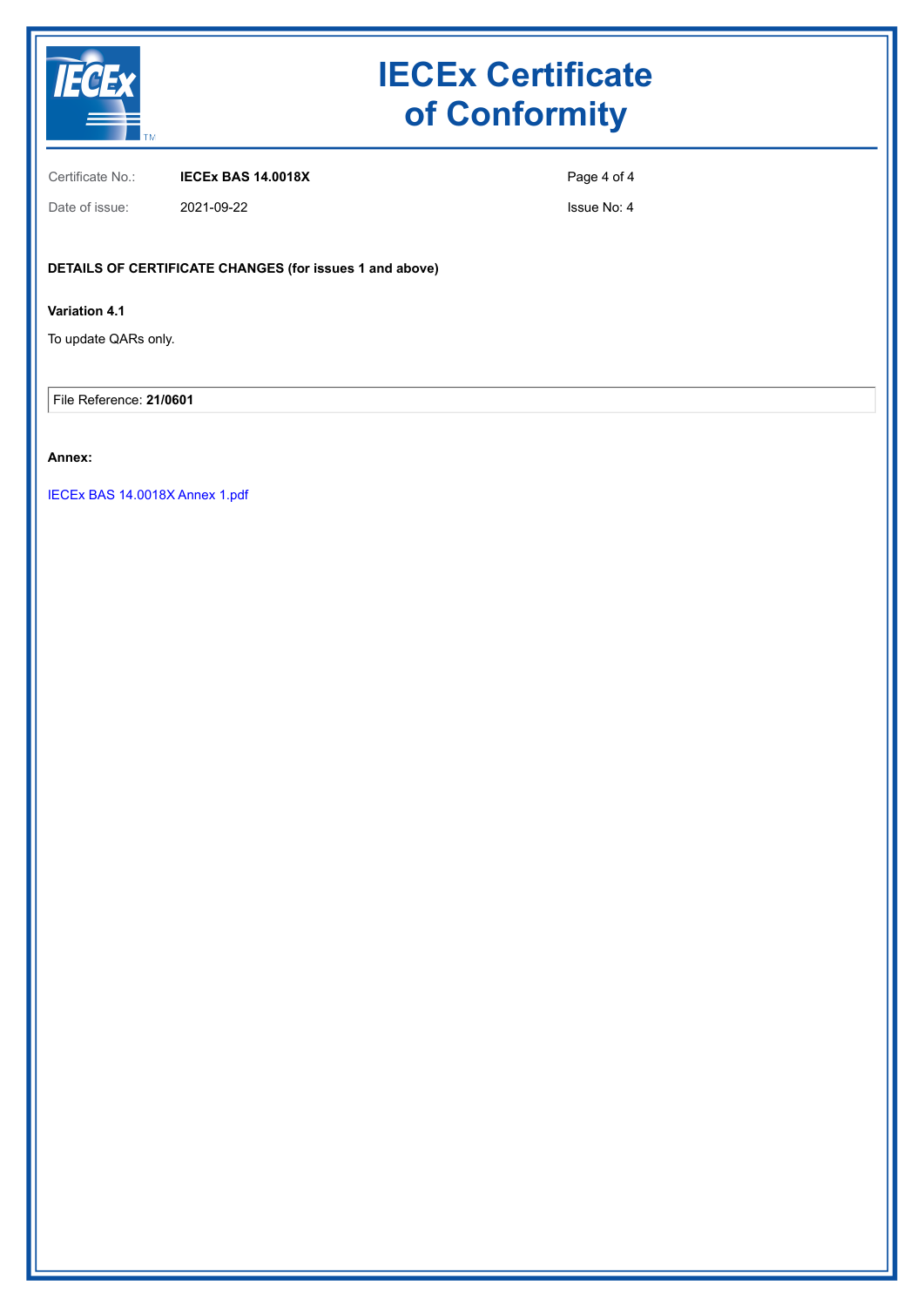## **SGS Baseefa Limited Rockhead Business Park Staden lane, Buxton, Derbyshire SK17 9RZ United Kingdom**



## ANNEX to IECEx BAS 14.0018X Issue No. 1 Date: 2016/06/02

**SGA/HGA Range of Induction Motors** with shaft centre heights ranging from 71 to 315mm for SGA and 80mm to 315mm for HGA are manufactured with cast iron frames for horizontal or vertical, foot and/or flange mounting. The flanges may be oversize or undersize as required and the enclosure provides a degree of ingress protection of at least IP55. The range covers 2 pole to 8 pole 3 phase windings for 40 to 120Hz operation at voltages of 100 to 800V. The range is rated up to 200kW, the largest power ratings being the 2 or 4 pole frame size 315L.

#### Bearing Arrangements

Spigots are machined at either end of the stator frame onto which the machined spigots of cast iron end shields are fitted. The end shields carry the grease lubricated rolling element bearing arrangements which are of ball or roller or angular contact designs. The bearings are covered either by the end shield itself as in smaller frames or by separate bearing covers with appropriate sealing arrangement for ingress protection.

#### Stator

The stator core packs are built from insulated silicon steel laminations which are clamped together. The wound and impregnated stator assembly is secured in the stator frame by an interference fit.

#### Rotor

The rotor core packs built from insulated steel laminations are fitted on to the steel shaft with an interference fit. The rotor cage is of die cast aluminium and is dynamically balanced by the addition of balanced weights secured onto cast studs on the rotor cage. Double shaft extensions or alterations to standard shaft extensions are included in the range. The rotor construction is designed to be compliant with the requirements of Table 6 of IEC 60079-15 for any potential risk of air gap sparking with due consideration to risk factors.

#### Terminal Arrangement

The motors are fitted with separate bolt-on cast iron terminal boxes fitted with bolt-on covers incorporating a gasket which is glued to one surface. The position of terminal boxes can be at the top or on either side of the motor frame.

Main terminal boxes contain moulded resin/fibre glass terminal blocks incorporating threaded terminal studs to support the winding ends and supply cables with provision for optional auxiliary terminals. Optionally the winding ends may be brought out as extended flying leads via suitably IECEx/ATEX certified conduit fittings for direct connection to the supply terminals. Adequate clearance and creepage distances are provided as required by the standards for Ex nA protection for the applicable voltage category.

Auxiliary terminal boxes may be fitted to the main terminal box to facilitate termination of auxiliary devices like thermistors, anticondensation heaters and RTD's. IECEx/ATEX certified terminal blocks are used to terminate these auxiliary devices.

Cable glands or conduit fittings shall be suitably IECEx/ATEX certified with IP rating equivalent to or better than that of the equipment rating. Unused cable or conduit entries must be fitted with appropriately certified plugs. Ventilation

Various methods of cooling are used including TEFC or TEBC with the blower motor being separately IECEx/ATEX certified. Optionally an IECEx/ATEX certified encoder may be attached to the main motor shaft.

Optional plug and socket type DXN1 DXN2 and DXN6 arrangements may also be used that are covered by their own IECEx certificates IECEx LCI 09.0005X, IECEx LCI 09.0006 and IECEx LCI 09.0007.

#### **Windings**

Motors are wound with modified polyester or polyester-imide enamelled copper wires with the winding overhangs suitably insulated and adequately tied in order to compact them and keep the insulation between phases.

## Use of Variable Voltage Variable Frequency (VVVF) Drives

Ex nA motors may be operated with VVVF drives in the following conditions:

- Use of PWM inverters (VVVF) drives with carrier switching frequency > 5kHz or the default switching frequency of the drive whichever is lower.
- When motors are operated below 50Hz with constant torque loads, a de-rating factor to be applied as per the loadability curve published in the Installation, Operation and Maintenance (IOM) manuals supplied with each motor.
- Ex nA and Ex t motors shall be fitted with thermal protective devices which shall be connected to the motor control circuit in such a manner as to disconnect the source of supply in order to prevent the nominated temperature class from being exceeded or as per the details on additional nameplate for motors supplied with VVVF drive.